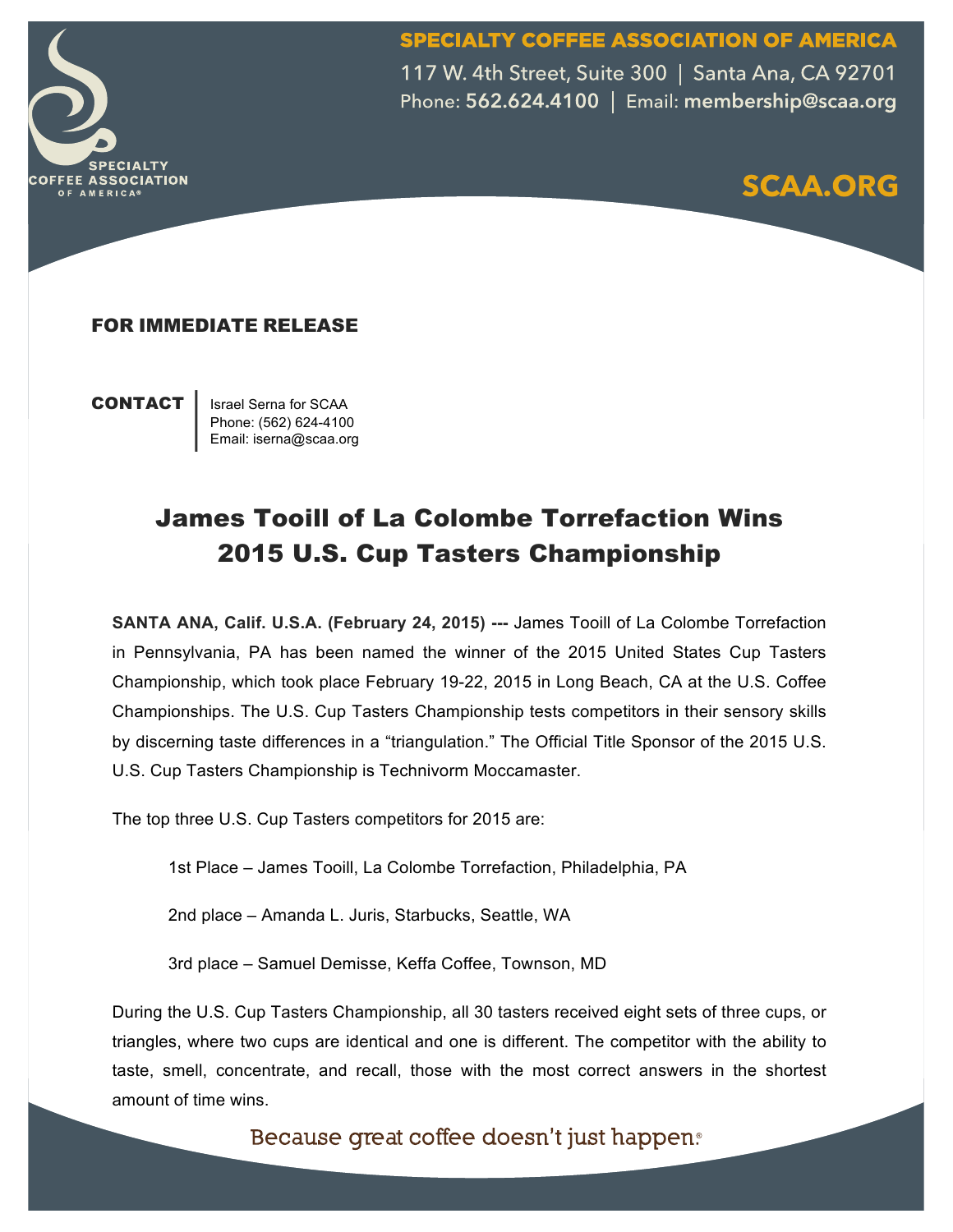SPECIALTY COFFEE ASSOCIATION OF AMERICA 117 W. 4th Street, Suite 300 | Santa Ana, CA 92701 Phone: 562.624.4100 | Email: membership@scaa.org

## **SCAA.ORG**

Recognizing that different taste preferences are found in coffee cultures around the world, the U.S. Cup Tasters Championship did not ask contestants to judge or evaluate coffee. Instead, participants in the competition tested their skills to discriminate between tastes in a "triangulation" format. Tasters received eight sets of three-cups, or triangles, where two cups were identical and one was different. Competitors identified the cup that was different from the other two, testing their ability to smell, taste, recall and concentrate on the task at hand against the clock. The competitor with the most correct answers in the shortest amount of time was named the champion.

James Tooill will represent the United States at the 2015 World Cup Tasters Championship held in Gothenburg, Sweden June 16-18, 2015 courtesy of travel sponsored by Technivorm Moccamaster. The World Cup Tasters Championship is organized by World Coffee Events (WCE), the premier producer of events for the coffee community worldwide that engage the specialty coffee community and promote coffee excellence, WCE is founded by the Specialty Coffee Association of Europe (SCAE) and the Specialty Coffee Association of America (SCAA). For more information, visit www.worldcoffeeevents.org.

\* \* \*

#### **About Technivorm Moccamaster**

Technivorm Moccamaster is a manufacturer of premium quality coffee brewers and grinders. All Technivorm products are handmade in the heart of The Netherlands, and certified by the Specialty Coffee Associations of America and Europe (SCAA/SCAE) and granted the European Coffee Brewing Center's (ECBC) Seal of Approval meeting their strict "Golden Cup" quality guidelines. To learn more, visit: www.moccamaster.com

#### **About SCAA**

**SPECIALTY COFFEE ASSOCIATION** 

OF AMERICA®

The Specialty Coffee Association of America (SCAA) is a non-profit trade organization and the world recognized leader in coffee knowledge development. With over 12,000 members located in more than 40 countries, including member companies and their employees, SCAA members represent every segment of the specialty coffee industry, including producers, roasters,

Because great coffee doesn't just happen.